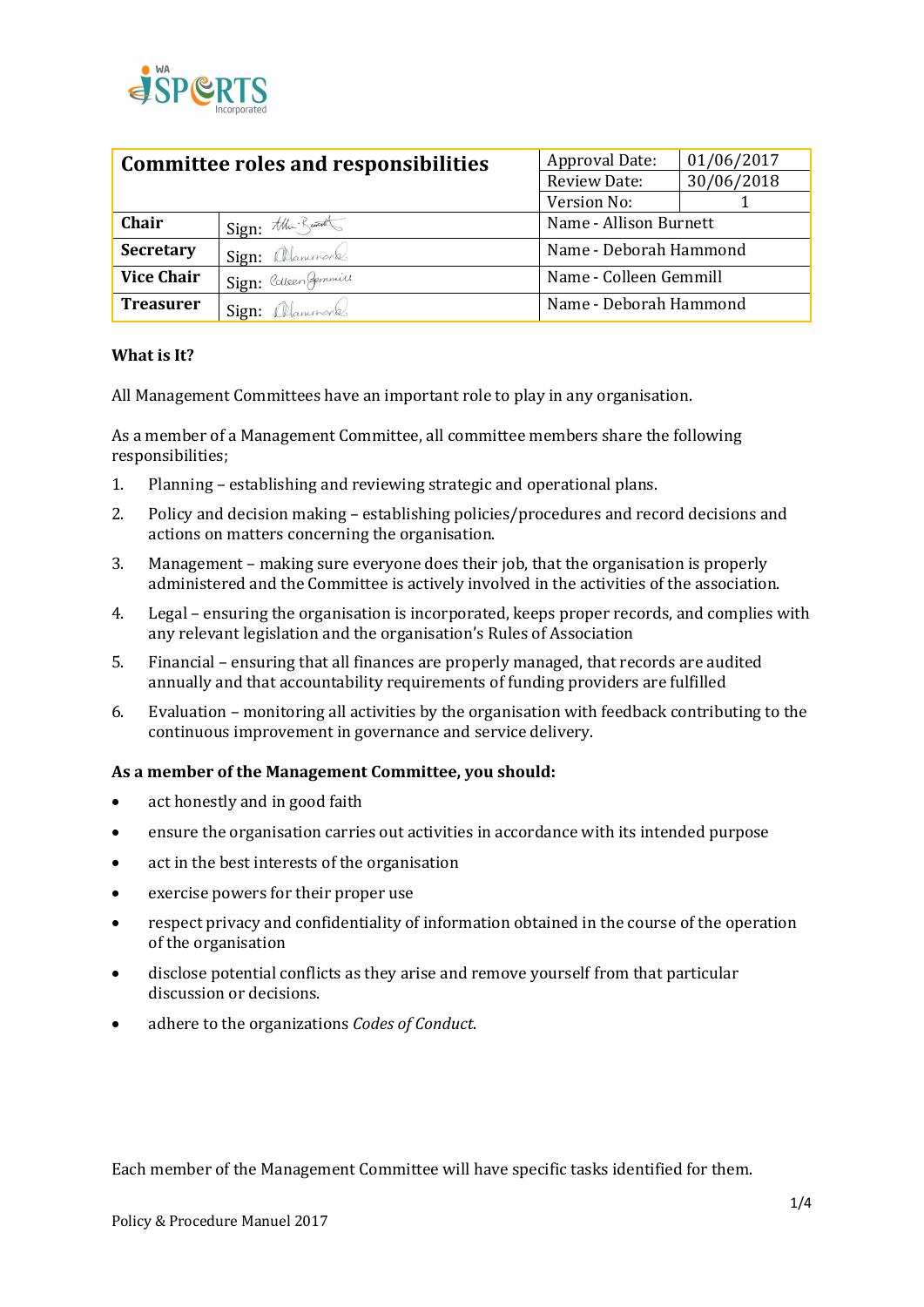

# The main roles of Executive Management Committee members include:

## **Chairperson**

- $\bullet$  ensure the association is complying with all areas of governance
- $\bullet$  acts as a spokesperson for the organisation
- ensure the Management Committee provides leadership for the organisation, including fulfilling accountability requirements, e.g. service agreements, funding requirements, etc
- stay in touch with other Management Committee members
- is familiar with the rules of association, key aspects of service delivery, strategic and operational plans of the organisation
- monitors and reviews organisational progress
- maintains an effective working relationship with the volunteers of the organisations
- represents the organisation at significant community events
- maintains an effective relationship with the community
- chairs Management Committee meetings and acts the final decision maker when voting is tied
- ensures meetings of the Management Committee are held and develops the Management Committee meeting agenda with the Associations Secretary
- prepares and presents a monthly report and an AGM report for the Management Committee
- work with the Committee to ensure:
	- 1. The necessary skills are represented on the Committee and that a succession plan is in place to help find new Committee members when required
	- 2. Goals and relevant strategic and business plans are developed in order to achieve the goals of the Club.
- work with the Executive to manage the Club including recruitment, retention, and performance reviews, etc.
- assist in the development of partnerships with the treasurer and secretary for sponsors, funding agencies, local and state government, shared facility users and organisations that are relevant to the goals of the Club.
- overseas the daily operations of the organisation and makes decisions that enable the Club to run smoothly and efficiently.

## **Vice Chairperson**

- The Vice Chair is responsible for assisting the Chairperson to fulfil their responsibilities
- Chairing meetings at short notice in the absence of the Chairperson.
- Work with the Chairperson to help them understand concerns and alternative points of view within the club
- Assist with any other aspect of the association as required
- Represent the organisation at significant community events.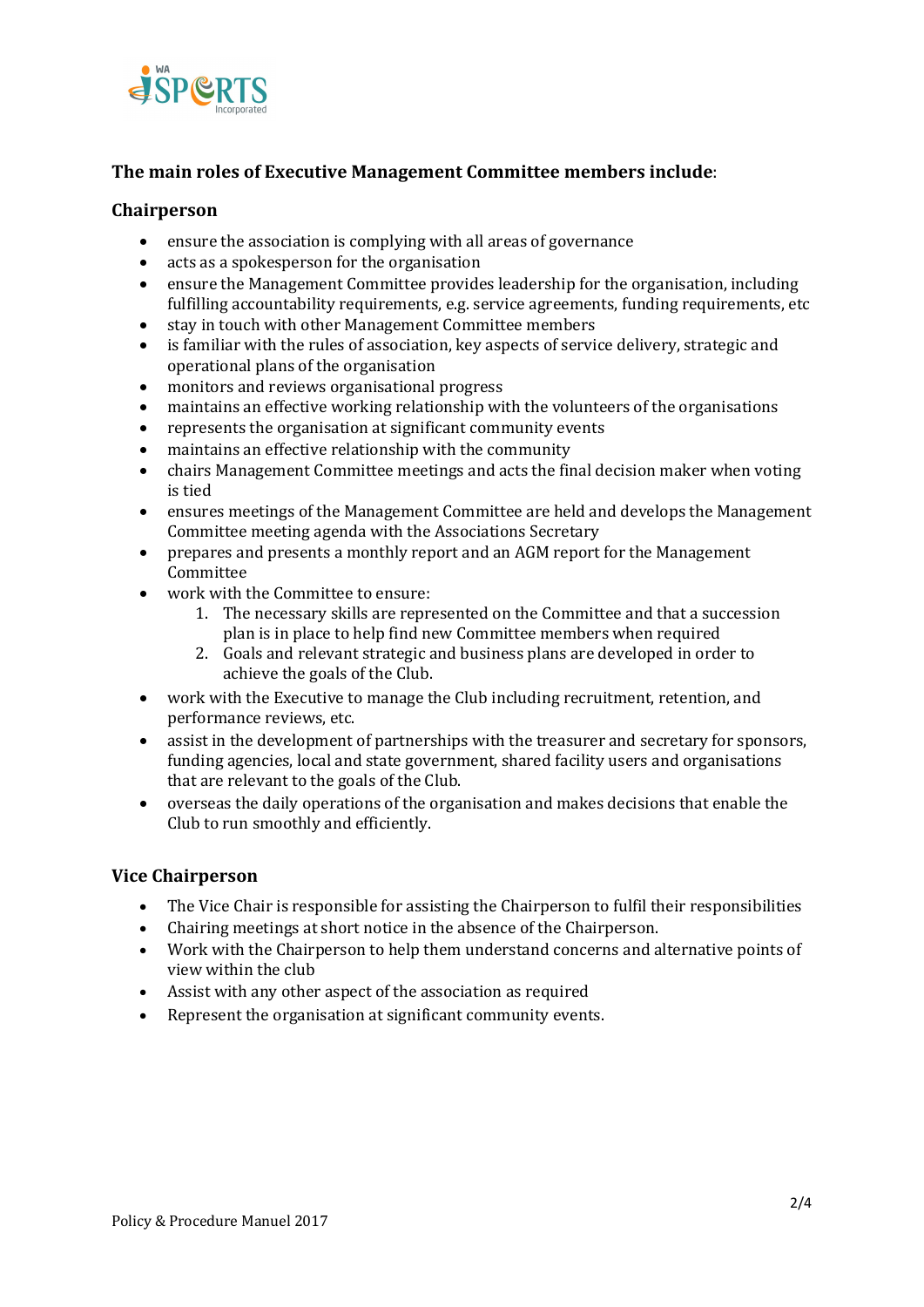

#### **Secretary**

- assists the Chair to ensure the association is complying with all areas of governance
- $\bullet$  acts as communications officer of the association
- prepares and distributes to all Committee members, copies of agenda, reports and minutes of all Committee meetings
- maintains on behalf of the association an up to date copy of the rules required under the act.
- knows the rules of association and applies correct meeting procedures
- ensures any changes required to the rules are done so in accordance to those rules
- consults with the Chairperson to prepare and collate a monthly agenda and distribute same to committee
- Prepares the notices required for meetings and for the business to be conducted at each committee meeting and general meeting.
- maintains all correspondence inwards and outwards for the association and presents at each committee meeting (the secretary should be cc'd into all appropriate correspondence).
- takes notes of key issues, discussion points and decisions, prepares accurate minutes and distributes to Management Committee members on a timely basis
- maintains a Members' Register
- Manages and maintains all Mail at the PO Box
- Responsible for the secure location of the associations Common seal (If required to be used.)
- maintains a file of all signed, original copies of *Minutes of Meeting* (Minute Book)
- $\bullet$  keeps appropriate records in a safe place
- writes any letters or correspondence as directed by the Management Committee
- maintains conflict of interest register
- maintains complaints register
- carrying out any other duty given to the secretary under the rules of association or by the other executive committee.

## **Treasurer**

- $\bullet$  is responsible for handling all the finances of the association
- $\bullet$  ensures true and accurate financial records are maintained
- ensures receipts are written for all money received and that monies are banked promptly
- ensuring that any payments to be made by the Association that have been authorised by the committee or at a general meeting are made on time;
- ensures all accounts are checked, authorised and paid prior to their due date
- ensures all payments are signed in accordance with associations approved signatories
- keeps Management Committee regularly informed (monthly) of the organisation's financial position
- ensuring the safe custody of the Association's financial records, financial statements and financial reports, as applicable to the Association;
- ensures that the financial records are ready for the annual audit and prepare draft financial statement for audit
- Prepares and presents the association's annual budget for approval before any AGM.
- prepares and presents Treasurers' Report, Auditors' Report and audited financial statements to Annual General Meeting
- Maintains the associations asset register
- carrying out any other duty given to the treasurer under the rules of association or by the committee.